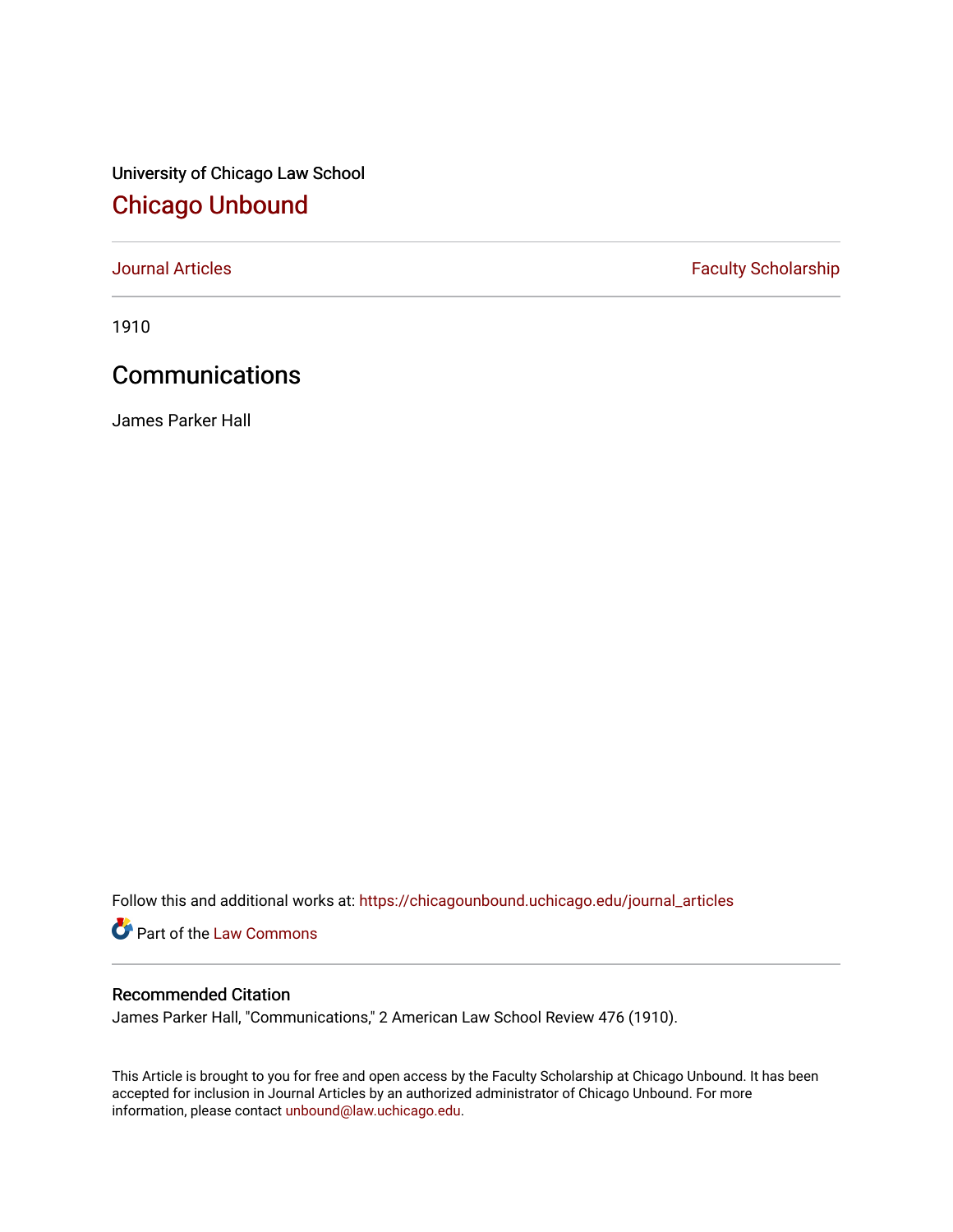There is one very good provision to the Louisiana law which prohibits any student from coming up for a second examination where he has before failed unless he has studied again for six months. These six months ought to be extended to one year, and ought to be-surrounded by such safeguards as to make it a certainty that the required time has been spent properly, in earnest study, either in a law school or an office.

With these few desultory remarks, I must close this very imperfect address, and my parting word of advice to law students is: Go to a law school, take the full three-year course, study in an office in the meantime, watch the actual trial of cases, and whether you are required -to do so or not take an examination before your state board before feeling that you have finished the study of law, and, **if** you find at the end of three years that you are not fully equipped and informed, study longer, and do not be in haste to become a member of the bar.

A paper entitled "Requirements for Admission to the Bar in Great Britain and Her Possessions and on the Continent of Europe," written by Edward **S.** Cox-Sinclair, Barrister at Law, London, England, was read by Henry H. Ingersoll of Tennessee.

The paper prepared by Andrew Mc-Master, Advocate, Montreal, Canada, entitled "Regulations Governing Admission to the Bar in the Province of Quebec, Canada," was read by Charles Duchane of Louisiana.

On recommendation of the Committee on Nominations, George M. Sharp of Maryland was elected Chairman, and Charles M. Hepburn of Indiana was elected Secretary of the Section for the ensuing year.

## **Communications**

## **A** Statement **by** James Parker Hall

*Dean of the University of Chicago Law School*

**I**N THE last number of the American Law School Review (May, 1910) appears an article upon "Law Instruction in La Salle Extension University." The statement in it that the text-books made the basis of correspondence work in law in that institution have been edited by me requires an explanation, not only in justice to myself, but to those writers and teachers of law who have done work for this series of books.

About the beginning of 1909 a proposal was made to me by a Chicago publishing firm, largely engaged in the sale of books by subscription, to edit a twelvevolume legal work, treating the principal branches of private law in a clear, simple manner, designed to afford an explanation of them for the benefit of persons not lawyers and to be readily comprehensible to those reading without professional guidance. The work was intended by its projectors to be sold by subscription principally among clerks, bankers, brokers, real estate and insurance agents, farmers, business men, and other classes of persons generally, who might have an intelligent interest in law